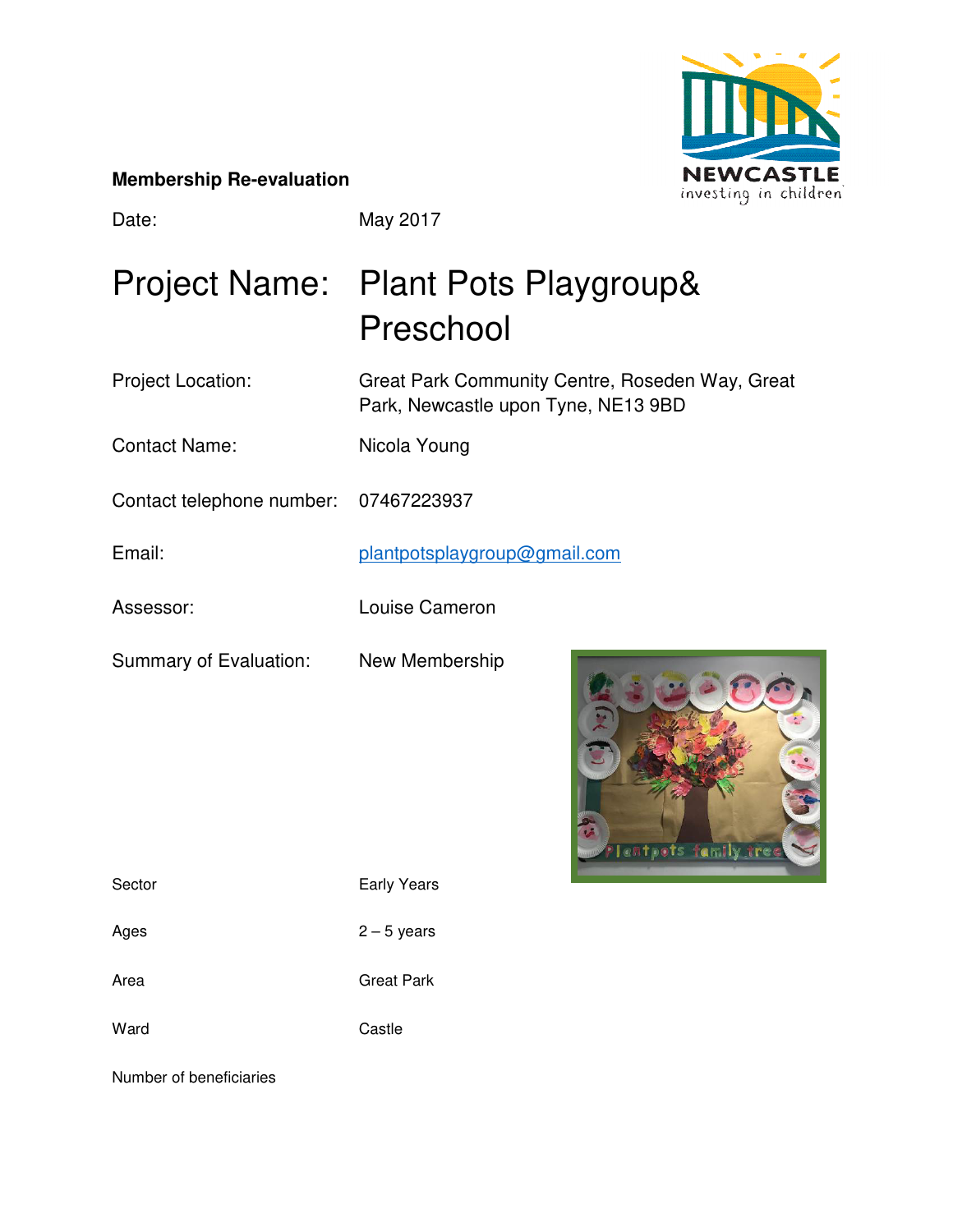

**Re-evaluation for Investing in Children Membership Award ™** 

# **Plant Pots Playgroup & Preschool**

# **Introduction**

Plant Pots Playgroup and Preschool is a recently established early years setting situated in Newcastle's Great Park area. The Great Park is undergoing a redevelopment which will support new homes, schools, nurseries, shops and a purpose built community centre.



Plant Pots is located in the newly built community centre and space has been used to maximum effect. In total there are two play rooms; one for playgroup and one for preschool children. There is also an extensive outdoor play space which the children have access to and use to their full advantage. The building is new and modern however the staff are faced with the daily challenge that the rooms are used by other members of the community when Plant Pots Playgroup and Preschool aren't open. All equipment and display has to be locked away at the end of each day.

In general the setting provides a warm and welcoming environment for young children. When I made my first visit the children were excited as they were preparing for Christmas. During my second visit I arrived before some of the children whilst other children sat with their parents reading story books in the reception area.

On both visit the staff I met were keen to show me how they listen to children and make changes as result of dialogue

# **Evidence of Dialogue & Change**

#### **The beginning of the day**

During my first visit children told me the start of their day was very important. On my second visit I made sure I arrived early. When I arrived some of the children had already arrived and were sitting at the tables in the reception area. Children were selecting books from the community library and together, children and their parents read, soaking up the relaxing atmosphere. This period before the session starts is clearly important to the children as they welcomed each other saying "**hello**" as more children arrived. Children began to self-register themselves as being in attendance whilst parents signed the registration sheet. Once the doors open the children for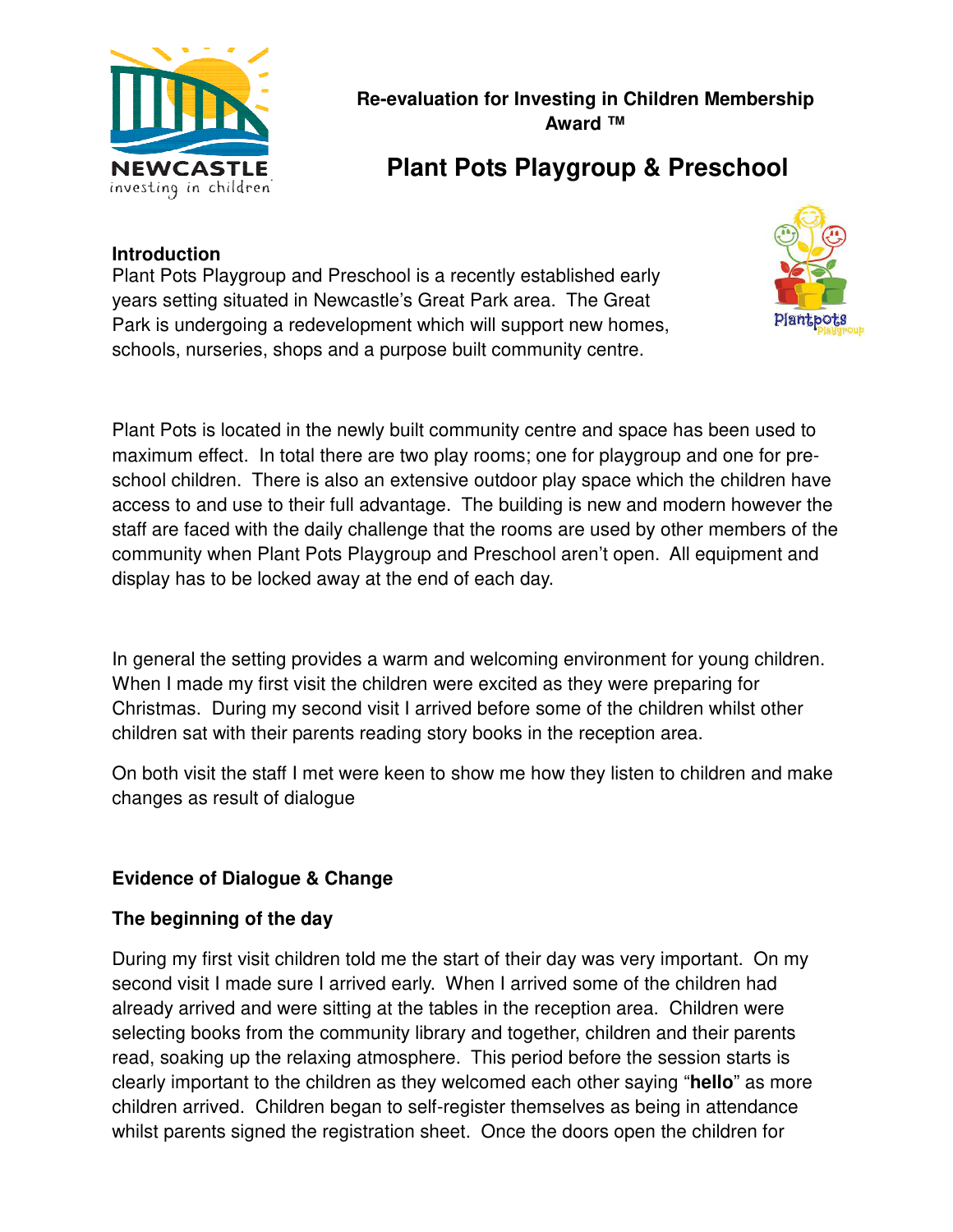playgroup raced ahead with excitement, **waving** bye and blowing **kisses**.

# **Playgroup (children aged 2 years – 3 years)**

I went into Playgroup first and found the children preparing for circle time. Circle time gives the children chance to share important information and for children to find out plans for the day. After singing their usual greeting to each other I asked to talk to the children. The children nodded so I sat with them on the carpet ready to listen to the stories they wished to share.

All of the children were excited and it was very difficult for me to always record their names however this is what they told me;

"**It's my sister's birthday today she is known as seven now she used to be six.**" All of the children **smiled** in response. It was very clearly that the children spend a lot of time talking about their families, especially sister's. Another child adding "**My sister has pink shoes and I have a football**".

I asked the practitioner to follow the normal morning routine and she began to talk to the children about the weather, the day of the week etc. The children were keen to show me their skills and knowledge.

# **Recommendation: It appeared the children became bored. It may be helpful to consider the welcome more interactive for example wake-up exercises**.

I asked the children to have a look at my report and they spotted the picture I have placed on the front page they began to **point** to their self-portrait identifying themselves and their fantastic artwork.

The children were clearly proud of their work and were delighted that it appeared on the report. I asked if they were pleased about that and they shout "**YES**" with big **smiles**.

The practitioners explained to the children that they would be making telescopes. The children **jumped** up and **cheered** and asked



"**Is this our treasure hunt?"** The children said **"will you make the treasure?"** The practitioner said that the treasure hadn't be made as yet and then asked the children for ideas about treasure.

I asked the children why they were making a telescope "**For our treasure hunt**" they said. Clearly fully aware of how their ideas were being put into action. I asked whose idea it was to have a treasure hunt and they shouted "**Nicola**" (practitioner). The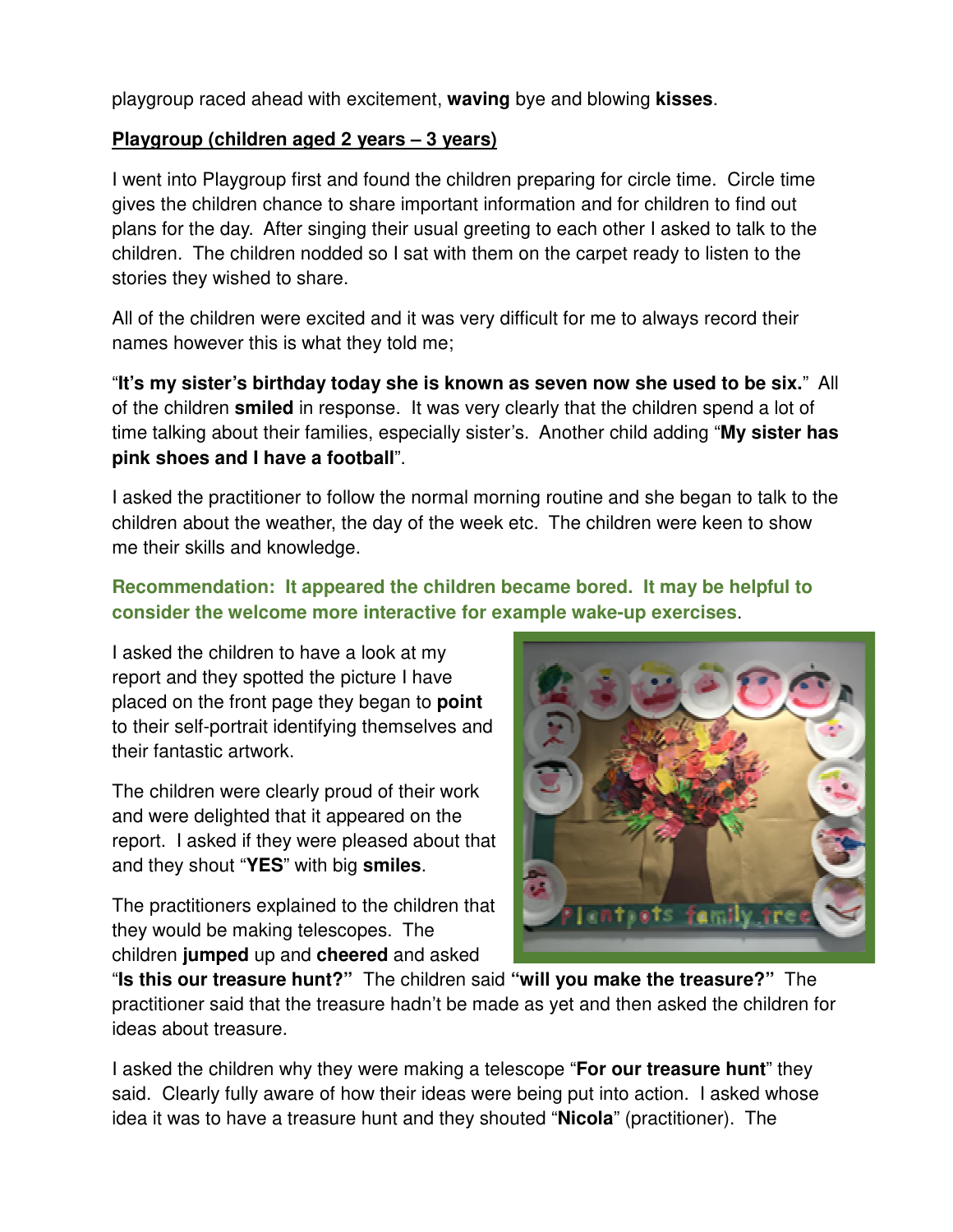children explained that the practitioners know what they like to do and help them make their play more exciting "**we like that**".

The children said that this wasn't just a treasure hunt it was a "**pirate treasure hunt**". I then asked the children if they all liked pirates. Most of the children "**cheered**".

I asked the children what they would be doing after circle time. The children told me "**Play, it's the best thing**".

> **"We use mind mapping with the children. This means we can talk to the children during circle time and write down exactly what ideas the children have and what activities they would like to do."**

**"For example it was icy outside. The children were fascinated by the ice and wanted to know where it came from. As a result they did experiments to try and create ice. In the mind mapping conversations the children talked about Snowmen and what happens when it gets warmer. The children really enjoyed this and it linked really well to Christmas. The children completely lead this piece of work and made the decisions with our help making changes to their everyday understanding of ice and snow."** 

The children left the carpet in search of their favourite activity.

٥  $\sigma$ 

> **Reflection**: The children clearly feel confident and empowered within the playgroup and have developed trusting relationships with the adults who care for them. I would ask the practitioners to consider taking more risk by supporting children to lead throughout the development of the children's ideas.

It is important to say, that during my second visit to Playgroup, the atmosphere was more relaxed and the children appeared to be more settled.



On my first visit all of the children were busy when I went into playgroup. I observed the children selecting their drinks and snacks. The children were taking their responsibility to self-register their options very seriously and were supporting each other to pick snack and find their own drinking cups.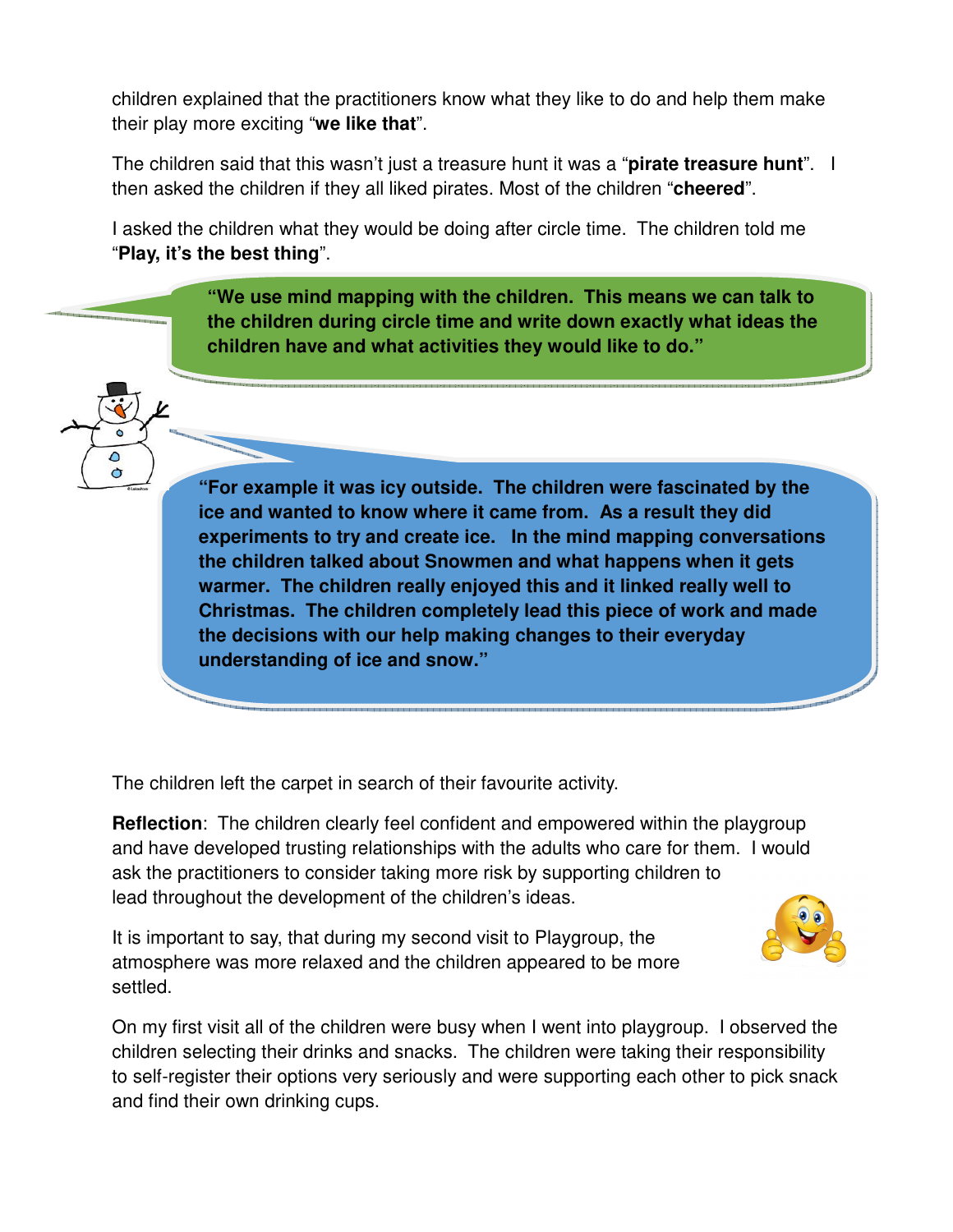# **Keeping Safe**

I noticed that playgroup had class rules and I was keen to find out who had written the rules for the group.

I asked one child if she know about the rules. **She nodded and said "Yeah"**

**Recommendation**: Plant Pots Playgroup and Preschool may like to consider the aim of the group rules. The children could play an active role in creating a display for the rules which could highlight the consequences if rules are broken.

# **What children like to do?**

After the children left the carpet the room filled very quickly with princesses and construction workers as the children began to create their imaginary world. One little girl took lots of photographs of me making funny faces "**again, again**" she shouted.

The strength of the relationship between children and adults has developed greatly since my first visit, and I welcomed the fantastic interactions as everyone got involved with play and learning. The staff have listened to children and enabled children to maximise their imaginary play by providing resources that children need to explore the world around them.

Children confidently asked practitioners for help when necessary. Children always responding with beaming **smiles** and **nods** of thanks.

# **Singing**

Children in playgroup love stories and love to sing. There is a song of the week which the children select from a list of favourites. For many of the children in playgroup this maybe their first experience of a childcare setting and need support to feel safe and secure. Small steps are taken to empower the children to make decisions however there are times when something new is introduced and more support is given.

**Recommendation**: Introducing a song bag may help the children to select songs. Children should help create the bag using simply toys or objects around the room which help them remember a song. Children can then take turns to select an object from the song bag. This acts a good prompt for children and reduces any pressures of 'being put on the spot'.

**Recommendation:** Playgroup may like to consider what kind of listening environment they would like to create. Children need to time to reflect and think about the choices that they are making. Creating an enabling environment supports young children to establish an atmosphere where they feel respected and valued. Children will express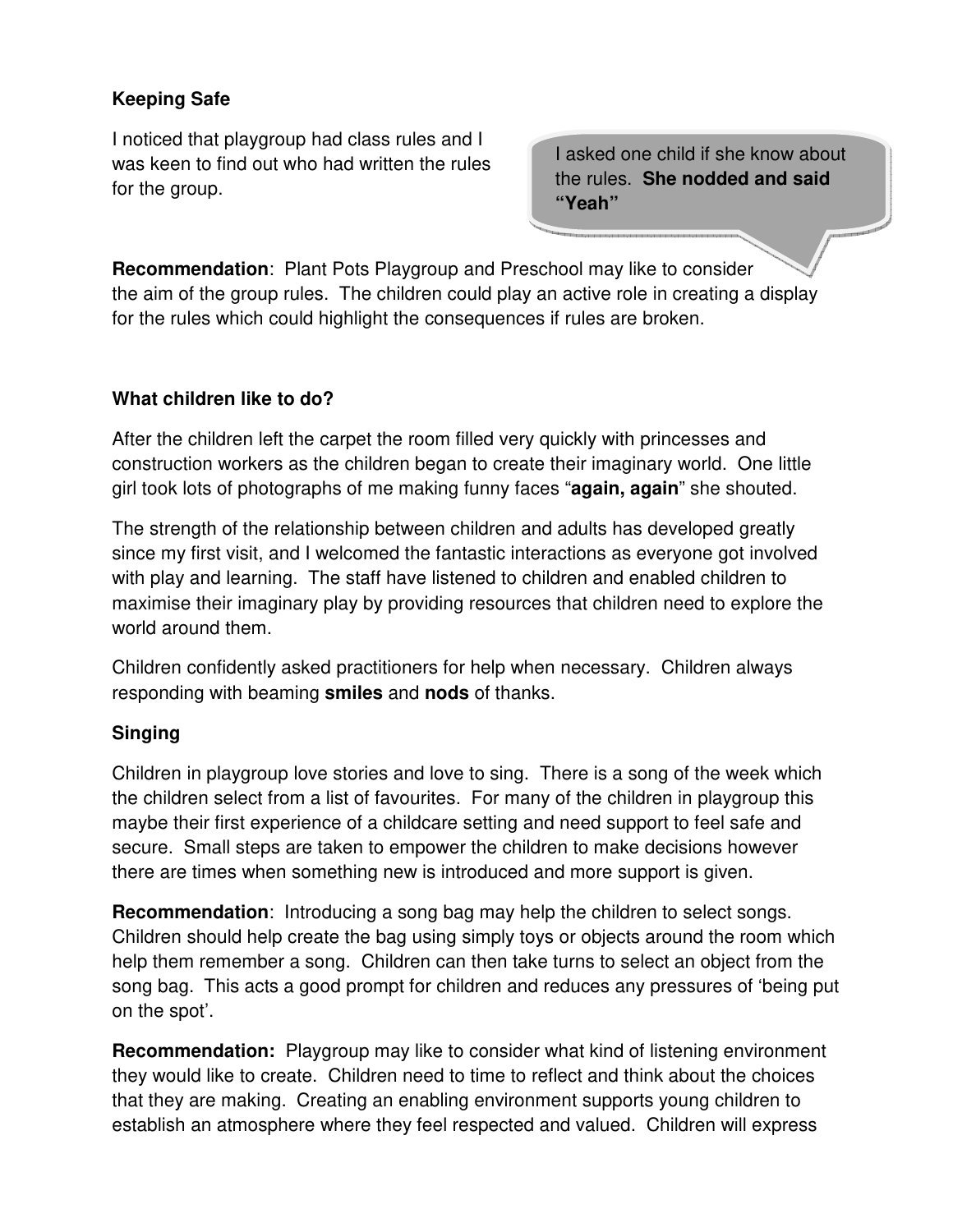themselves and the role adult's play within this is to give full attention to the communication and make meaning about what children are saying.

**I was very excited and ready to move into Pre-school** 

# **Pre-school Room**



Pre-school room felt very different. It was very busy with children cutting out and making things, some children were playing on soft play and others were playing quietly with toys. It was a lovely room and I really enjoyed talking to everyone in there.

Space is well used although limited. I asked how the children could make decisions about toys or activities they would like to do. The staff team showed me an example of a catalogue style book. The children can select toys from the book. I observed the children using the book and they are clearly a resource the children value.

**Recommendation**: More work should be considered on the book. It could be smaller and easier for the children to handle. The book could also contain examples of how particular piece of equipment could be used to support children's imaginative play.

The space in the room had just undergone a move around. The worker explained that many of the children in pre-school had just moved up from playgroup.

**"In September we wanted to make the room as welcoming as possible for the new children coming in. During the settling period we observed what the children were interested in and we noted they loved tents. We have rearranged the equipment in the room so that there is more quiet 'tent like' spaces. We've added more soft play equipment as the children loved to climb and balance. We are making changes and adding things all the time based on what the children tell us."** 

Again the staff team have worked hard in this room to build trusting relationships with the children. These relationships have empowered children to make decisions and changes to the layout of the room and the activities that are available.

**Recommendation**: Preschool may like to consider developing a listening to children portfolio which would support Ofsted and the Investing in Children Membership Award ™ evaluations.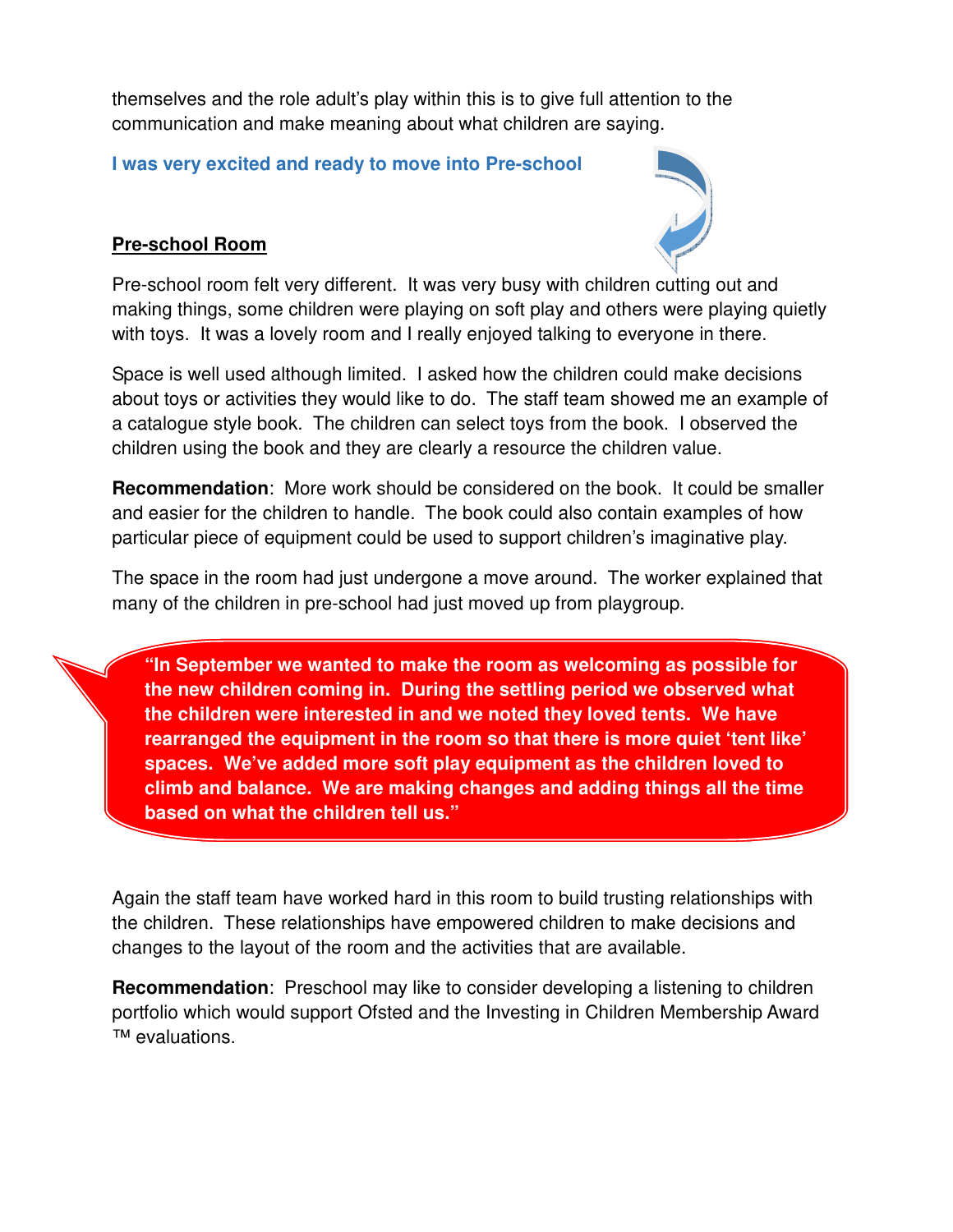| <b>What Happened?</b>                                                                                                                                                                                      | What did they do?                                                                                                                                                                                | <b>What Changed?</b>                                                                                                                                                                                                                        |
|------------------------------------------------------------------------------------------------------------------------------------------------------------------------------------------------------------|--------------------------------------------------------------------------------------------------------------------------------------------------------------------------------------------------|---------------------------------------------------------------------------------------------------------------------------------------------------------------------------------------------------------------------------------------------|
| <b>Children in Pre-school</b><br>spent time looking out of<br>the windows watching the<br>workmen as they created<br>new roads and<br>pavements.                                                           | <b>Children and practitioners</b><br>talked about what was<br>happening outside.<br>Children told the staff team<br>that they wanted to create a<br>construction site inside their<br>play room. | <b>Practitioners made sure</b><br>the resources needed for<br>a construction site where<br>available to the children.<br>Using toy cones, trucks,<br>hard hats and high vise<br>jackets the children<br>created their own<br>building site. |
| The children have asked<br>for the cones to be<br>moved outside so that<br>they can extend their play<br>further. Practitioners<br>have agreed and children<br>were deciding where the<br>cones should go. | The children loved the<br>cones and have created an<br>obstacle course, using<br>them for counting, drive<br>(push) toy cars around<br>them and build tents.                                     | Children enjoyed the<br>opportunity to play and<br>broaden their imagination.<br>Practitioners spoke to the<br>workmen and they agreed<br>to provide full size building<br>cones.                                                           |

**Reflection**: This example demonstrated a clear understand of children's wishes and aspiration, I feel practitioners in Preschool could develop this approach to other areas on the children's learning and play. I would like to recommend practitioners embed the principles of listening "active engagement and involvement within different environments" (Lancaster, 2003) to build on their existing good practice.

# **Play outside**

The children told me they enjoy playing outside. The practitioner asked the children if they wanted to go outside "**Yes**" they shouted. Children went for their coats "**I can't find my hat**" and "**where is my coat**". Practitioners and children worked together to get everyone ready for their outside adventure.

Once outside the children raced off the find the area they wanted to explore. Equipment had been strategically placed to support the children to expand their play and learning. Some for the children said "**we are playing houses**". They acted out their story each child playing an important role. The children laughed and danced about mimicking the roles adults play in the home.